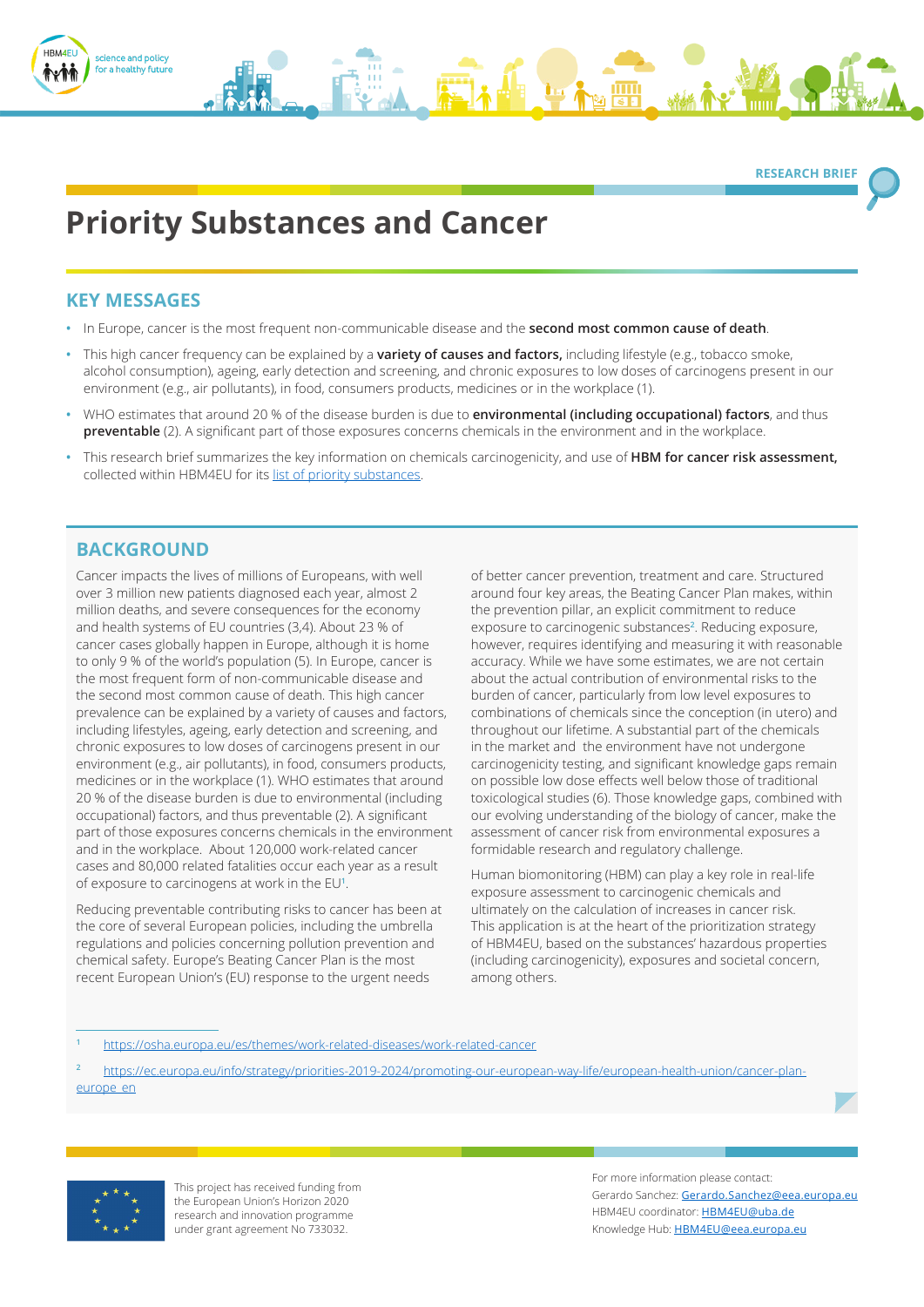This project has received funding from the European Union's Horizon 2020 research and innovation programme under grant agreement No 733032.

For more information please contact: Gerardo Sanchez: [Gerardo.Sanchez@eea.europa.eu](mailto:Gerardo.Sanchez%40eea.europa.eu?subject=) HBM4EU coordinator: [HBM4EU@uba.de](mailto:HBM4EU%40uba.de?subject=) Knowledge Hub: [HBM4EU@eea.europa.eu](mailto:HBM4EU%40eea.europa.eu?subject=)

Several of the substances within the HBM4EU priority substances have carcinogenic properties, with varying levels and quality of evidence in laboratory, animal studies and human epidemiological studies in occupational settings and elsewhere. A succinct summary is presented according to the priority list (see Table 1 for carcinogenicity categorizations and Figure 1 for carcinogenicity target organs).

**Acrylamide:** Evidence from animal and laboratory studies have pointed out that acrylamide and its main metabolite glycidamide may be carcinogenic at any level (7). Although epidemiological studies have not consistently observed an increasing risk of common cancers in relation to dietary acrylamide, there is a concern about its carcinogenic effects in humans, possibly contributing to 19 human tumor types in 14 different organs. There is limited knowledge on a mixture effect of acrylamide and other carcinogens, particularly dietary carcinogens (8).

**Aniline family:** Various anilines have carcinogenic properties. Classical members of this family are bladder carcinogens 2-naphtylamine and benzidine, which use has been restricted in EU. 4,4'-methylenebis[2-chloroaniline] (MOCA) and 4,4'-methylenedianiline (MDA) are both genotoxic carcinogens to which a threshold for carcinogenic effects cannot be assigned, and for which ECHA has developed dose-response analyses (ECHA 2015a, 2015b). Aniline is a genotoxic carcinogen, as is o-Toluidine. Other chemicals in the family, such as 4,4'-methylenediphenyl diisocyanate (MDI) and p-Toluidine, are suspected carcinogens.

**Aprotic solvents:** There is a variety of aprotic solvents, including acetone, acetonitrile, dimethylformamide, dimethylsulfoxide, etc. While not all have been comprehensively assessed for carcinogenicity, N,N-dimethylacetamide (DMAC) is currently considered possibly (i.e. limited or inadequate evidence in humans – categorization 2B) carcinogenic by IARC.

> **Mycotoxins:** Currently, the main known human and animal health burdens of mycotoxin exposure are related to chronic toxicity, such as carcinogenic effects. The International Agency for Research on Cancer (IARC) classified some mycotoxins from carcinogenic to humans (e.g. aflatoxin B1 – AF B1) to not classifiable regarding its carcinogenicity to humans (e.g. deoxynivalenol) (21–24). Fumonisin B (FB1) is a suspected carcinogen according to the Classification, Labelling and Packaging (CLP) regulation classification and it is classified by IARC as possibly carcinogenic to humans (22).

**Heavy metals (Arsenic, Cadmium, Chromium, Lead and Mercury):** Inorganic Arsenic is a known carcinogen (9), contributing to skin, lung and bladder, liver, kidney, and prostate cancer; whereas the evidence is less conclusive for organic forms. The studies in animals showed a carcinogenic potential for Dimethylarsinic acid (DMA) metabolite; however the data regarding human carcinogenicity are inconclusive, hence IARC classified these methylated forms as possibly carcinogenic to humans (10). Cadmium and cadmium compounds are known carcinogens, that can induce lung and prostate cancer in laboratory animals and in the same and some other organs in humans (11). Hexavalent chromium is associated with increased lung cancer risk among workers in certain industries and also cancer of the nose and nasal sinuses (12). Inorganic Lead is linked in epidemiological studies to a higher risk of cancers of the stomach, lung, kidney, and brain in workers exposed to inorganic lead (13). Several studies indicated its genotoxicity and ability to generate reactive oxygen species. Inorganic Mercury is considered as not classifiable regarding its human carcinogenicity, whereas Methylmercury is considered a possible human carcinogen.

**Benzophenones:** Within this group, Benzophenone is possibly carcinogenic to humans, based on sufficient evidence in experimental animals, exerting tumorigenic effects in rats and mice in the liver, the kidney and in the haemopoietic system, including rare histiocytic sarcomas (14). According to an assessment by EFSA, 4-methyl benzophenone (4-MBP) is expected to be a non-genotoxic carcinogen (15).

**Bisphenols:** Studies have indicated that 4,4'-Bisphenol A (BPA) could be associated with increased risk for breast and prostate cancer or at least significant breast tissue remodeling (16,17), in association with gestational and neonatal exposure (18) (19). BPS could be linked to adverse outcome pathway networks leading to thyroid cancer (20).

> **Phthalates, hexamoll® dinch:** There is no conclusive evidence of the carcinogenicity of Phthalates, as epidemiologic evidence has been inconsistent (41). Bis(2-ethylhexyl) phthalate (DEHP), one of the most widely used phthalates, causes liver carcinogenicity in rodents and is possibly carcinogenic to humans, although it is disputed if the mechanism involved (peroxisome proliferation) is relevant for humans (42). Several Phthalates (DnOP, DiDP, DnPeP, Hexamoll® DINCH, DHNUP, DnHP, and DMEP)**<sup>3</sup>** are classified as suspected carcinogens in the CHL/Annex III entry classification.

**Flame retardants:** Carcinogenicity is one of the wide range of adverse health effects of Polybrominated diphenyl ethers (PBDEs) and Hexabromocyclododecanes (HBCDDs). 2,2',6,6'-tetrabromo-4,4'-isopropylidenediphenol (TBBPA) has shown carcinogenic properties in laboratory and animals and is categorized as a potential or possible carcinogen by regulatory agencies in Europe and elsewhere. Tris(2-chloro-1 methylethyl) phosphate (TCIPP) is potentially carcinogenic, as is Tris[2-chloro-1-(chloromethyl)ethyl] phosphate (TDCIPP). There are clear knowledge gaps concerning the carcinogenicity of mixtures of flame retardants, especially for hormonal cancers.

to humans" after oral exposure by the US EPA (28), and listed on the Annex III inventory as meeting mutagenicity criteria. Furthermore, genotoxic properties for different pyrethroids have been indicated in experimental studies (29–31). Within organophosphates, potential associations with carcinogenicity are not conclusive. Some epidemiological studies have associated chlorpyrifos with lung, rectal, and breast cancer and increased risk of Non-Hodgkin Lymphoma (32–35)(36). Neither chlorpyrifos nor dimethoate are classified as carcinogenic, despite in vitro genotoxicity concerns (37). In 2015 IARC classified glyphosate as probably carcinogenic to humans (38), triggering debate over health risks of this substance. A 2016 EFSA review deemed glyphosate unlikely to pose a carcinogenic hazard to humans and the evidence does not support carcinogenicity classification in EU regulations (39), an assessment consistent with that of the Joint FAO/WHO Meeting on Pesticide Residues in food (40). However, the US state of California and the Danish Working Environment Authority (WEA) have listed glyphosate as causing cancer. Although the regulatory risk assessment of pesticides currently practiced in the EU is comprehensive there are some concerns in the scientific community, that this risk assessment is inadequate at addressing mixed exposures, specifically for carcinogenic effects (6).

**Per-/polyfluorinated compounds (PFAS):** This groups of chemicals is the subject of increasing societal concern, with cancer being one of the perceived associated health risks. Substances which are best-known, such as Heptadecafluorooctane-1-sulphonic acid (PFOS), Pentadecafluorooctanoic acid (PFOA) and Perfluorononan-1-oic acid (PFNA) are classified as suspected carcinogens in European regulations (25). PFOA has shown epidemiologic evidence of associations with cancers of the kidney and testis in heavily exposed subjects (26), though overall, the evidence for an association between cancer and PFAS remains sparse and likely to be better informed by long term follow-up of large-sized cohorts (27). **Pesticides:** There is a vast diversity of pesticides with varying toxicological -including carcinogenic- properties. Some widely used pyrethroid pesticides were assessed by IARC as not classifiable as to its carcinogenicity to humans. However, Permethrin (a pyrethroid) is listed as a high priority compound for assessment by IARC, classified as "likely to be carcinogenic **Polycyclic aromatic hydrocarbons (PAHs):** PAHs are ubiquitous pollutants frequently found in a variety of environments, including occupational settings and in food products and water. Many PAHs are known or suspected human carcinogenic and mutagenic compounds after being metabolized in the body. For example, benzo[a]pyrene (BaP) is a known carcinogen, whereas dibenzo(a,h) anthracene (DBAhA) is a probable carcinogen, and various others benzo(a) anthracene (BaA), Chrysene (CHR), benzo(b)fluoranthene (BbF), benzo(b)fluoranthene (BjF), benzo(b)fluoranthene (BkF) and Naphthalene are classified as possible carcinogens by IARC and presumed carcinogens or suspected (Naphthalene) carcinogens in CLP. There are indications that the carcinogenic potency of some further PAH congeners, e.g. some of the dibenzopyrenes, may even be considerably higher than that of the lead compound BaP. United States EPA recommends using toxicity equivalency factors (TEFs) to convert concentrations of 19 carcinogenic PAHs (cPAHs) to an equivalent concentration of benzo(a)pyrene (BaP). Humans are commonly exposed to mixtures rather than to a single PAH and their combined effects remain largely unexplored.



## **CARCINOGENICITY OF THE HBM4EU PRIORITY SUBSTANCES**

**Substances with carcinogenic effects:** Aprotic solventes,



**<sup>3</sup>** For details, see [Phthalates and Hexamoll® DINCH – HBM4EU – science and policy for a healthy future](https://www.hbm4eu.eu/hbm4eu-substances/phthalates-and-hexamoll-dinch/)

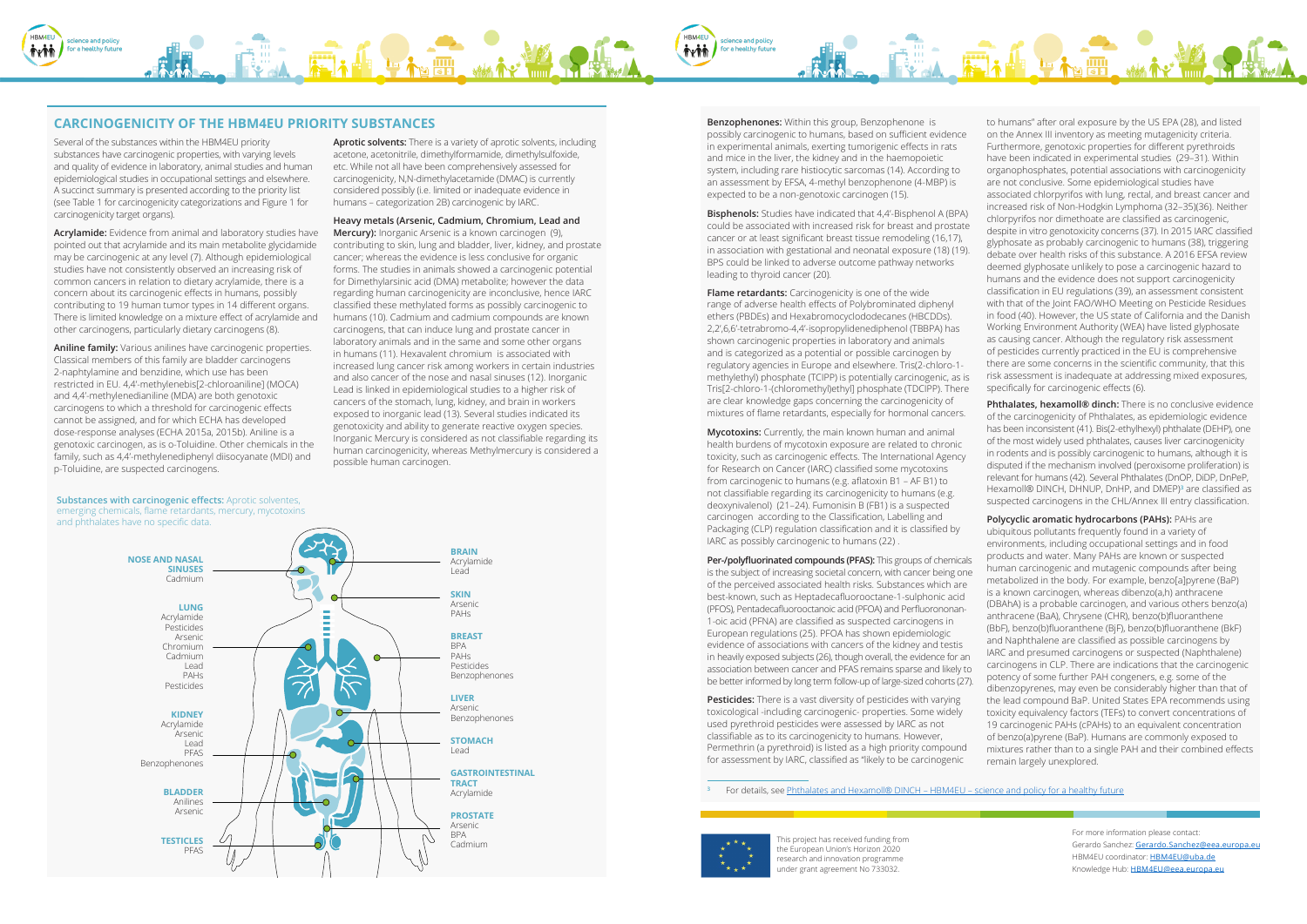This project has received funding from the European Union's Horizon 2020 research and innovation programme under grant agreement No 733032.



For more information please contact: Gerardo Sanchez: [Gerardo.Sanchez@eea.europa.eu](mailto:Gerardo.Sanchez%40eea.europa.eu?subject=) HBM4EU coordinator: [HBM4EU@uba.de](mailto:HBM4EU%40uba.de?subject=) Knowledge Hub: [HBM4EU@eea.europa.eu](mailto:HBM4EU%40eea.europa.eu?subject=)



Table 1 summarizes the carcinogenicity categorizations, where applicable, of selected chemicals within the list of HBM4EU priority substances.

**Table 1:** Carcinogenicity categorization of selected chemicals within HBM4EU Priority Substances

|                                     |                   |                |                | <b>IARC category</b> |    |    | CLP carc. cat. |     |    |    |                |                |  |
|-------------------------------------|-------------------|----------------|----------------|----------------------|----|----|----------------|-----|----|----|----------------|----------------|--|
| <b>PRIORITY GROUP</b>               | <b>SUBSTANCE</b>  | <b>CAS NR</b>  | $\overline{1}$ | 1B                   | 2A | 2B | 3              | N/A | 1A | 1B | $\overline{2}$ | <b>NOA N/A</b> |  |
| Acrylamide                          | Acrylamide        | 79-06-1        |                |                      |    |    |                |     |    |    |                |                |  |
|                                     | <b>MOCA</b>       | $101 - 14 - 4$ |                |                      |    |    |                |     |    |    |                |                |  |
|                                     | <b>MDA</b>        | 101-77-9       |                |                      |    |    |                |     |    |    |                |                |  |
|                                     | MDI               | 101-68-8       |                |                      |    |    |                |     |    |    |                |                |  |
| Aniline family                      | Aniline           | $62 - 53 - 3$  |                |                      |    |    |                |     |    |    |                |                |  |
|                                     | o-Toluidine       | 95-53-4        |                |                      |    |    |                |     |    |    |                |                |  |
|                                     | p-Toluidine       | 106-49-0       |                |                      |    |    |                |     |    |    |                |                |  |
|                                     | p-PDA             | 106-50-3       |                |                      |    |    |                |     |    |    |                |                |  |
| Aprotic solvents                    | <b>DMAC</b>       | 127-19-5       |                |                      |    |    |                |     |    |    |                |                |  |
|                                     | Arsenic           | 7440-38-2      |                |                      |    |    |                |     |    |    |                |                |  |
| Arsenic                             | <b>DMA</b>        | 75-60-5        |                |                      |    |    |                |     |    |    |                |                |  |
| Benzophenones                       | BP                | 119-61-9       |                |                      |    |    |                |     |    |    |                |                |  |
| <b>Bisphenols</b>                   | <b>BPA</b>        | 80-05-7        |                |                      |    |    |                |     |    |    |                |                |  |
| Cadmium                             | Cd                | 7440-43-9      |                |                      |    |    |                |     |    |    |                |                |  |
| Chromium VI                         | Cr(VI)            | 18540-29-9     |                |                      |    |    |                |     |    |    |                |                |  |
|                                     | <b>TBBPA</b>      | 79-94-7        |                |                      |    |    |                |     |    |    |                |                |  |
| Flame retardants                    | <b>TCDIPP</b>     | 13674-87-8     |                |                      |    |    |                |     |    |    |                |                |  |
|                                     | <b>TCIPP</b>      | 13674-84-5     |                |                      |    |    |                |     |    |    |                |                |  |
| Lead                                | Inorganic Lead    | 7439-92-1      |                |                      |    |    |                |     |    |    |                |                |  |
|                                     | Inorganic Mercury | 7439-97-6      |                |                      |    |    |                |     |    |    |                |                |  |
| Mercury                             | Methylmercury     | 22967-92-6     |                |                      |    |    |                |     |    |    |                |                |  |
|                                     | AFB1              | 1162-65-8      |                |                      |    |    |                |     |    |    |                |                |  |
| Mycotoxins                          | FB1               | 116355-83-0    |                |                      |    |    |                |     |    |    |                |                |  |
| Per-/                               | Deoxynivalenol    | 51481-10-8     |                |                      |    |    |                |     |    |    |                |                |  |
|                                     | PFOA              | 335-67-1       |                |                      |    |    |                |     |    |    |                |                |  |
| polyfluorinated                     | PFOS              | 1763-23-1      |                |                      |    |    |                |     |    |    |                |                |  |
| compounds                           | PFNA              | 375-95-1       |                |                      |    |    |                |     |    |    |                |                |  |
|                                     | Pyrethroids       | Various        |                |                      |    |    |                |     |    |    |                |                |  |
| Pesticides                          | Glyphosate        | 1071-83-6      |                |                      |    |    |                |     |    |    |                |                |  |
| Phthalates                          | DEHP              | $117 - 81 - 7$ |                |                      |    |    |                |     |    |    |                |                |  |
|                                     | Other phthalates  | Various        |                |                      |    |    |                |     |    |    |                |                |  |
|                                     | BaP               | $50 - 32 - 8$  |                |                      |    |    |                |     |    |    |                |                |  |
|                                     | Benzene           | $71 - 43 - 2$  |                |                      |    |    |                |     |    |    |                |                |  |
|                                     | <b>BeP</b>        | 192-97-2       |                |                      |    |    |                |     |    |    |                |                |  |
|                                     | BaA               | $56 - 55 - 3$  |                |                      |    |    |                |     |    |    |                |                |  |
|                                     | Chrysene (CHR)    | 218-01-9       |                |                      |    |    |                |     |    |    |                |                |  |
| Polycyclic aromatic<br>hydrocarbons | <b>BbF</b>        | 205-99-2       |                |                      |    |    |                |     |    |    |                |                |  |
|                                     | BjF               | 205-82-3       |                |                      |    |    |                |     |    |    |                |                |  |
|                                     | <b>BkF</b>        | 207-08-9       |                |                      |    |    |                |     |    |    |                |                |  |
|                                     | (DBAhA)           | 53-70-3        |                |                      |    |    |                |     |    |    |                |                |  |
|                                     | Naphthalene       | $91 - 20 - 3$  |                |                      |    |    |                |     |    |    |                |                |  |
|                                     | Formaldehyde      | $50 - 00 - 0$  |                |                      |    |    |                |     |    |    |                |                |  |

**USE OF HBM IN CANCER RISK ASSESSMENT PERFORMED AS PART OF HBM4EU** 

science and policy

for a healthy future

**i**rii

**1B** – Presumed **NOA** – No overall agreement **N/A** – not assessed

**2** – Suspected

**Anilines (o-Toluidine):** A one-compartment model-based approach was used to estimate the urinary levels corresponding to the external intake levels or vice versa. This allowed the comparison between available HBM data and existing binding occupational exposure level (OEL) and established cancer risk estimates. An existing cancer risk assessment resulted in a Benchmark Dose causing 10% urinary bladder tumor incidence above background level (BMD10) of 42.2 mg/kg bw/day in rats, corresponding to an inhaled dose scaled to humans of 210 mg/ m3 at occupational exposure. This level corresponds to a urinary level of 1000 mg/L by assuming a 70-kg bw, a 1.5 L/day urinary volume and 75% excretion. Similarly, a cancer risk level of 1:10 000 corresponds approximately to a steady state urinary level of 1 mg/l. As estimated through this method, the workers exposed to o-toluidine had a cancer risk of 1:20 000 in the worst-case scenario (0.5 mg/L in urine). The exposure levels calculated based on HBM data were below the binding occupational exposure level (BOELV, 0.44 mg/m3 corresponding 2.2 mg/l as urinary total o-toluidine) set under the EU Carcinogens and Mutagens Directive.

As mentioned, the increasing use of HBM as a direct estimate of human internal exposure and aggregating exposure from various sources and exposure routes is opening up possibilities of increasingly accurate cancer risk assessments from chemical exposures. HBM4EU summarized examples of use of HBM in risk assessments (some including cancer as an outcome) of HBM4EU priority chemicals – see [Deliverable 5.1 on "Human](https://www.hbm4eu.eu/wp-content/uploads/2018/09/Deliverable-5.1-Human-biomonitoring-in-risk-assessment-analysis-of-the-current-practice-and-1st-examples-on-the-use-of-HBM-in-risk-assessments-of-HBM4EU-prio.pdf) [biomonitoring in risk assessment: analysis of the current](https://www.hbm4eu.eu/wp-content/uploads/2018/09/Deliverable-5.1-Human-biomonitoring-in-risk-assessment-analysis-of-the-current-practice-and-1st-examples-on-the-use-of-HBM-in-risk-assessments-of-HBM4EU-prio.pdf)  [practice and 1st examples on the use of HBM in risk assessments](https://www.hbm4eu.eu/wp-content/uploads/2018/09/Deliverable-5.1-Human-biomonitoring-in-risk-assessment-analysis-of-the-current-practice-and-1st-examples-on-the-use-of-HBM-in-risk-assessments-of-HBM4EU-prio.pdf) [of HBM4EU priority chemicals"](https://www.hbm4eu.eu/wp-content/uploads/2018/09/Deliverable-5.1-Human-biomonitoring-in-risk-assessment-analysis-of-the-current-practice-and-1st-examples-on-the-use-of-HBM-in-risk-assessments-of-HBM4EU-prio.pdf)**<sup>4</sup>** , and then performed risk assessments for substances within the priority list. original Dutch one and improved its reliability. **PAH:** The work on Polycyclic aromatic hydrocarbons was based on a literature review, and the risk assessment was done considering the general population (inhalation and oral exposure), and also an occupational risk assessment. 1-hydroxypyrene (1-OH-PYR), was used as an indirect benzo[a]pyrene (BaP). The estimation of the excess life-

**Cr (VI):** This assessment focused on studying whether inclusion of HBM data would improve an existing occupational risk assessment by the Health Council of the Netherlands (2016) on historic exposure to Cr (VI) related to maintenance of military equipment between 1984 and 2006, based on external exposure data (42). For the dose response assessment, a published equation for lung cancer risk was used (43). For the exposure assessment, HBM data on Cr (VI) were retrieved from the Finnish Institute of Occupational Health (FIOH) database, based on all the HBM samples sent to the Institute for monitoring chemical exposure by the occupational health care units of the work places since 1980s. HBM data (p95 values) were converted into corresponding air levels using two previously published conversion equations, and estimated lung cancer risks calculated in the same manner as in the original Dutch risk assessment. That original assessment calculated for a worker with 21 years (1984-2006) of exposure a relative risk (RR) of 1.43 compared with the general population. The HBM-supported risk assessment showed a similar estimate and highlighted that the inclusion of HBM data supported the

### **IARC category CLP carc. cat.**

- **1** Carcinogenic
- **1B** presumed carcinogenic
- **2A** probably carcinogenic

**2B** – possibly carcinogenic **3** – Not classifiable

**N/A** – not assessed

# **1A** – Known

**<sup>4</sup>** [https://www.hbm4eu.eu/result/deliverables/](https://www.hbm4eu.eu/result/deliverables/ )



- **•** General population inhalation exposure: the metabolite urinary biomarker of exposure to PAH mixtures that include time cancer risk (ELCR) for lung cancer was done following the ECHA-RAC dose-response relationship. However, the low levels of 1-OH-PYR described in urine in the reviewed studies did not allow the back-calculation of exposure levels to external doses using HBM in the RAC 2018 approach, thus no values of HBM-based ELCR concerning general population have been determined. The estimates of ELCR based on the airborne BaP concentrations reported in the literature were below the relevant WHO guidance.
- **•** General population oral exposure: the ECHA-RAC (2018) dose-response relationships for oral exposure were used to estimate ELCR, of dietary (oral) exposure to four PAHs congeners (PAH4: BaA, BbF, BaP and CHR) and to eight PAHs congeners (PAH8: PAH4 + BkF, BghiP, DBahA and IP) (for detailed calculations see HBM4E[U](https://www.hbm4eu.eu/work-packages/deliverable-5-5-human-biomonitoring-in-risk-assessment-2nd-set-of-examples-on-the-use-of-hbm-in-risk-assessments-of-hbm4eu-priority-chemicals/) [Deliverable 5.5](https://www.hbm4eu.eu/result/deliverables/)[\).](https://www.hbm4eu.eu/work-packages/deliverable-5-5-human-biomonitoring-in-risk-assessment-2nd-set-of-examples-on-the-use-of-hbm-in-risk-assessments-of-hbm4eu-priority-chemicals/) ELCRs at the determined exposure doses of PAH4 for mean and high-level consumers amounted to 4.02x10<sup>-5</sup> and to 7.11x10<sup>-5</sup>, respectively, and for PAH8 were 2.79x10<sup>-5</sup> and to 4.93x10<sup>-5</sup>, respectively. These estimates indicate that cancer risk for general population, mean and high consumers, might not be tolerable since the indicative tolerable risk level for the general population proposed by the EC (2016) was 10 $\cdot$ <sup>6</sup>. Alternatively, ELCR was estimated based on pyrene intake following the ECHA-RAC equations. By assuming that pyrene is an indirect marker of exposure to PAH mixtures and that 1-OH-PYR has been linked to dietary exposures (44) (Nethery et al., 2012), the ELCRs were estimated at 9.27 x10<sup>-5</sup> (non-smokers) and at  $4.45 \times 10^{-4}$  (smokers).
- **•** Occupational exposure: Based on the 1-OH-PYR values, the excess lifetime cancer risk (ELCR) for workers, concerning lung cancer, was estimated following the [ECHA recent](https://echa.europa.eu/fi/applying-forauthorisation/evaluating-applications) [approach.](https://echa.europa.eu/fi/applying-forauthorisation/evaluating-applications) ELCR values were calculated using air and HBM data. The approach described for inhalation exposure, based on the ECHA RAC 2018 dose response function, was followed. In the presented ELCR estimates the calculations yielded risk levels of the same order of magnitude (10<sup>-5</sup>) with an exception for smokers (10<sup>-4</sup>). As the risk level around 10 times lower (10-6) was estimated using air monitoring data (external measurements), this indicates that using solely air monitoring data may underestimate the risk.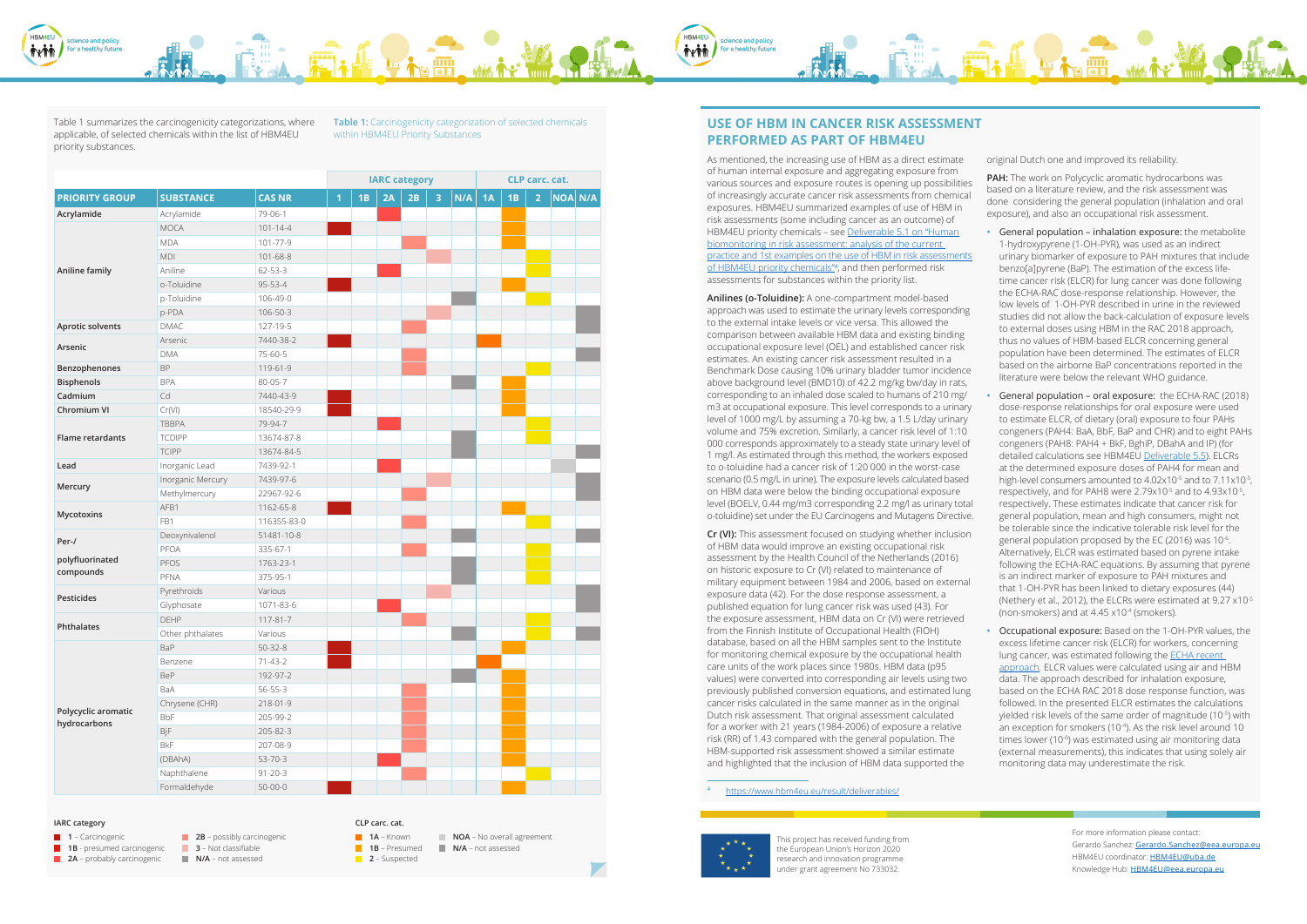This project has received funding from the European Union's Horizon 2020 research and innovation programme under grant agreement No 733032.

For more information please contact: Gerardo Sanchez: [Gerardo.Sanchez@eea.europa.eu](mailto:Gerardo.Sanchez%40eea.europa.eu?subject=) HBM4EU coordinator: [HBM4EU@uba.de](mailto:HBM4EU%40uba.de?subject=) Knowledge Hub: [HBM4EU@eea.europa.eu](mailto:HBM4EU%40eea.europa.eu?subject=)



#### Table 2 below summarizes these examples. **Table 2:** HBM4EU examples of risk assessments related to carcinogenicity

set as a concern in the public's mind, as illustrated by their references to chemical substances contributing to a higher incidence of 'well-known' diseases, such as cancer. Cancer was, in fact, identified by the focus groups as an outcome for which combined exposures would matter particularly. Personal or family experiences were stressed as especially important aspects in raising high concern. Participants made links of cancer diagnoses with occupational exposures and hazardous chemicals in food, drinking water, and indoor and outdoor air; and specific mentions to air pollutants, pesticides, heavy metals, organic solvents, and other families of chemicals that include substances with known carcinogenicity (46). Furthermore, focus group's participants expected that human biomonitoring would provide a better understanding of disease etiology and the potential to reduce risk through changing behavior, allowing scientific information to better translate into policies and effective protection of human health (45).

### **CONCLUSIONS**

Several of the HBM4EU priority substances have carcinogenic properties, though for many there is a clear need for further evidence. In particular, the assessment of carcinogenicity of low levels of exposure of a combination of chemicals is a clear research challenge. **Human biomonitoring can contribute crucially to more accurate and evidence-based exposure assessments and more realistic assessments or excess cancer risk due to** 

**chemicals.** This application, requiring **significant research efforts to bridge existing knowledge gaps,** can **strongly support EU policies aimed at cancer prevention,** such as the prevention pillar of the Beating Cancer Plan. HBM4EU citizen engagement research suggest that this application of human biomonitoring may be supported by the public, insofar as it could help change behaviors and be used for **better health protection policies**.

# **REFERENCES**

- 1. Madia F, Worth A, Whelan M, Corvi R. Carcinogenicity assessment: Addressing the challenges of cancer and chemicals in the environment. Environment International. 2019 Jul 1;128:417–29.
- 2. Prüss-Üstün A, Wolf J, Corvalán CF, Bos R, Neira MP, WHO. Preventing disease through healthy environments: a global assessment of the burden of disease from environmental risks. Geneva, Switzerland: World Health Organization; 2016. 147 p.
- 3. Carvalho R, Randi G, Martos C, Dyba T, Giusti F, Nicholson N, et al. Burden of cancer and human exposure to chemicals. European Journal of Public Health [Internet]. 2020 Sep 1 [cited 2021 Oct 28];30(Supplement\_5). Available from: [https://doi.](https://doi.org/10.1093/eurpub/ckaa165.145) [org/10.1093/eurpub/ckaa165.145](https://doi.org/10.1093/eurpub/ckaa165.145)
- 4. European Commission. Mission Area: Cancer. Foresight on Demand Brief in Support of the Horizon Europe Mission Board [Internet]. Report No.: doi:10.2777/17186. Available from: [https://op.europa.eu/en/web/eu-law-and-publications/](https://op.europa.eu/en/web/eu-law-and-publications/publication-detail/-/publication/145b38d7-360d-11ec-bd8e-01aa75ed71a1) [publication-detail/-/publication/145b38d7-360d-11ec-bd8e-](https://op.europa.eu/en/web/eu-law-and-publications/publication-detail/-/publication/145b38d7-360d-11ec-bd8e-01aa75ed71a1)[01aa75ed71a1](https://op.europa.eu/en/web/eu-law-and-publications/publication-detail/-/publication/145b38d7-360d-11ec-bd8e-01aa75ed71a1)
- 5. Global cancer statistics 2018: GLOBOCAN estimates of incidence and mortality worldwide for 36 cancers in 185 countries - Bray - 2018 - CA: A Cancer Journal for Clinicians - Wiley Online Library [Internet]. [cited 2021 Oct 28]. Available from: [https://acsjournals.onlinelibrary.wiley.com/doi/](https://acsjournals.onlinelibrary.wiley.com/doi/full/10.3322/caac.21492) [full/10.3322/caac.21492](https://acsjournals.onlinelibrary.wiley.com/doi/full/10.3322/caac.21492)
- 6. Goodson WH, Lowe L, Carpenter DO, Gilbertson M, Manaf Ali A, Lopez de Cerain Salsamendi A, et al. Assessing the carcinogenic potential of low-dose exposures to chemical mixtures in the environment: the challenge ahead. CARCIN. 2015 Jun;36(Suppl 1):S254–96.
- 7. Zhivagui M, Ng AWT, Ardin M, Churchwell MI, Pandey M, Renard C, et al. Experimental and pan-cancer genome analyses reveal widespread contribution of acrylamide exposure to carcinogenesis in humans. Genome Res. 2019 Apr;29(4):521–31.
- 8. David RM, Gooderham NJ. Dose-dependent synergistic and antagonistic mutation responses of binary mixtures of the environmental carcinogen benzo[a]pyrene with food-derived carcinogens. Arch Toxicol. 2018 Dec;92(12):3459–69.
- 9. Cohen SM, Arnold LL, Beck BD, Lewis AS, Eldan M. Evaluation of the carcinogenicity of inorganic arsenic. Crit Rev Toxicol. 2013 Oct;43(9):711–52.
- 10. Cohen SM, Arnold LL, Eldan M, Lewis AS, Beck BD. Methylated arsenicals: the implications of metabolism and carcinogenicity studies in rodents to human risk assessment. Crit Rev Toxicol. 2006 Feb;36(2):99–133.
- 11. Ke Q, Costa M, Kazantzis G. CHAPTER 10 Carcinogenicity of Metal Compounds. In: Nordberg GF, Fowler BA, Nordberg M, Friberg LT, editors. Handbook on the Toxicology of Metals (Third Edition) [Internet]. Burlington: Academic Press; 2007 [cited 2021 Oct 29]. p. 177–96. Available from: [https://www.](https://www.sciencedirect.com/science/article/pii/B9780123694133500653 ) [sciencedirect.com/science/article/pii/B9780123694133500653](https://www.sciencedirect.com/science/article/pii/B9780123694133500653 )



- 12. Costa M, Klein CB. Toxicity and carcinogenicity of chromium compounds in humans. Crit Rev Toxicol. 2006 Feb;36(2): 155–63.
- 13. Steenland K, Barry V, Anttila A, Sallmen M, Mueller W, Ritchie P, et al. Cancer incidence among workers with blood lead measurements in two countries. Occup Environ Med. 2019 Sep;76(9):603–10.
- 14. ECHA. ECHA Substance Evaluation Conclusion as required by REACH Article 48 and Evaluation report 2018. European Chemical Agency; 2018.
- 15. EFSA. EFSA statement on the presence of 4 methylbenzophenone found in breakfast cereals. EFSA Journal [Internet]. 2009 Mar [cited 2021 Nov 7];7(3). Available from: <https://data.europa.eu/doi/10.2903/j.efsa.2009.243r>
- 16. Kim J-Y, Choi H-G, Lee H-M, Lee G-A, Hwang K-A, Choi K-C. Effects of bisphenol compounds on the growth and epithelial mesenchymal transition of MCF-7 CV human breast cancer cells. J Biomed Res. 2017 Jul 28;31(4):358–69.
- 17. Mesnage R, Phedonos A, Arno M, Balu S, Corton JC, Antoniou MN. Editor's Highlight: Transcriptome Profiling Reveals Bisphenol A Alternatives Activate Estrogen Receptor Alpha in Human Breast Cancer Cells. Toxicological Sciences. 2017 Aug 1;158(2):431–43.
- 18. Salamanca-Fernández E, Rodríguez-Barranco M, Arrebola JP, Vela F, Díaz C, Chirlaque MD, et al. Bisphenol-A in the European Prospective Investigation into Cancer and Nutrition cohort in Spain: Levels at recruitment and associated dietary factors. Environmental Research. 2020 Mar 1;182:109012.
- 19. Seachrist DD, Bonk KW, Ho S-M, Prins GS, Soto AM, Keri RA. A review of the carcinogenic potential of bisphenol A. Reprod Toxicol. 2016 Jan;59:167–82.
- 20. Rugard M, Coumoul X, Carvaillo J-C, Barouki R, Audouze K. Deciphering Adverse Outcome Pathway Network Linked to Bisphenol F Using Text Mining and Systems Toxicology Approaches. Toxicological Sciences. 2020 Jan 1;173(1):32–40.
- 21. IARC. Some Naturally Occurring Substances: Food Items and Constituents, Heterocyclic Aromatic Amines and Mycotoxins [Internet]. Lyon, France; 1993 [cited 2021 Nov 7]. (IARC Monographs on the Evaluation of Carcinogenic Risks to Humans; vol. 56). Available from: [https://publications.](https://publications.iarc.fr/Book-And-Report-Series/Iarc-Monographs-On-The-Identification-Of-Carcinogenic-Hazards-To-Humans/Some-Naturally-Occurring-Substances-Food-Items-And-Constituents-Heterocyclic-Aromatic-Amines-And-Mycotoxins-1993) [iarc.fr/Book-And-Report-Series/Iarc-Monographs-On-The-](https://publications.iarc.fr/Book-And-Report-Series/Iarc-Monographs-On-The-Identification-Of-Carcinogenic-Hazards-To-Humans/Some-Naturally-Occurring-Substances-Food-Items-And-Constituents-Heterocyclic-Aromatic-Amines-And-Mycotoxins-1993)[Identification-Of-Carcinogenic-Hazards-To-Humans/Some-](https://publications.iarc.fr/Book-And-Report-Series/Iarc-Monographs-On-The-Identification-Of-Carcinogenic-Hazards-To-Humans/Some-Naturally-Occurring-Substances-Food-Items-And-Constituents-Heterocyclic-Aromatic-Amines-And-Mycotoxins-1993)[Naturally-Occurring-Substances-Food-Items-And-Constituents-](https://publications.iarc.fr/Book-And-Report-Series/Iarc-Monographs-On-The-Identification-Of-Carcinogenic-Hazards-To-Humans/Some-Naturally-Occurring-Substances-Food-Items-And-Constituents-Heterocyclic-Aromatic-Amines-And-Mycotoxins-1993)[Heterocyclic-Aromatic-Amines-And-Mycotoxins-1993](https://publications.iarc.fr/Book-And-Report-Series/Iarc-Monographs-On-The-Identification-Of-Carcinogenic-Hazards-To-Humans/Some-Naturally-Occurring-Substances-Food-Items-And-Constituents-Heterocyclic-Aromatic-Amines-And-Mycotoxins-1993)
- 22. IARC. Some Traditional Herbal Medicines, Some Mycotoxins, Naphthalene and Styrene [Internet]. Lyon, France: IARC; 2002 [cited 2021 Nov 7]. (IARC Monographs on the Evaluation of Carcinogenic Risks to Humans; vol. 82). Available from: [https://](https://publications.iarc.fr/Book-And-Report-Series/Iarc-Monographs-On-The-Identification-Of-Carcinogenic-Hazards-To-Humans/Some-Traditional-Herbal-Medicines-Some-Mycotoxins-Naphthalene-And-Styrene-2002) [publications.iarc.fr/Book-And-Report-Series/Iarc-Monographs-](https://publications.iarc.fr/Book-And-Report-Series/Iarc-Monographs-On-The-Identification-Of-Carcinogenic-Hazards-To-Humans/Some-Traditional-Herbal-Medicines-Some-Mycotoxins-Naphthalene-And-Styrene-2002)[On-The-Identification-Of-Carcinogenic-Hazards-To-Humans/](https://publications.iarc.fr/Book-And-Report-Series/Iarc-Monographs-On-The-Identification-Of-Carcinogenic-Hazards-To-Humans/Some-Traditional-Herbal-Medicines-Some-Mycotoxins-Naphthalene-And-Styrene-2002) [Some-Traditional-Herbal-Medicines-Some-Mycotoxins-](https://publications.iarc.fr/Book-And-Report-Series/Iarc-Monographs-On-The-Identification-Of-Carcinogenic-Hazards-To-Humans/Some-Traditional-Herbal-Medicines-Some-Mycotoxins-Naphthalene-And-Styrene-2002)[Naphthalene-And-Styrene-2002](https://publications.iarc.fr/Book-And-Report-Series/Iarc-Monographs-On-The-Identification-Of-Carcinogenic-Hazards-To-Humans/Some-Traditional-Herbal-Medicines-Some-Mycotoxins-Naphthalene-And-Styrene-2002)

| <b>Substance</b><br><b>Group</b> | <b>Specific</b><br>substances<br>included      | <b>Population</b><br>covered | <b>Exposure assessment:</b><br><b>HBM exposure data used</b>                                                                                         | <b>Hazard assessment methods</b>                                                                                                                               |  |  |  |  |  |
|----------------------------------|------------------------------------------------|------------------------------|------------------------------------------------------------------------------------------------------------------------------------------------------|----------------------------------------------------------------------------------------------------------------------------------------------------------------|--|--|--|--|--|
| Acrylamide                       | Acrylamide                                     | General                      | Aligned studies <sup>5</sup> data for children and<br>adults                                                                                         | Hazard assessment based on an EFSA acrylamide<br>RA (2015)                                                                                                     |  |  |  |  |  |
| Anilines                         | ortho-toluidine                                | Occupational                 | Published data from literature                                                                                                                       | Dose response for carcinogenicity by SCOEL and<br>BE approach to convert biomonitoring data as<br>external intake                                              |  |  |  |  |  |
| Arsenic                          | Inorganic arsenic                              | General<br>population        | Published data from literature                                                                                                                       | Lung, skin and urinary bladder cancer. ECHA dose<br>response (2013) for the carcinogenicity of arsenic                                                         |  |  |  |  |  |
| Cr                               | Chromium VI                                    | Occupational                 | Finnish Occupational Institute of Health<br>occupational HBM data (Urinary Cr)<br>converted into corresponding air levels<br>for exposure assessment | Dose response equation for lung cancer risk<br>(Seidler et al., 2013). Use of existing occupational<br>data on the correlations between air and<br>U-Cr levels |  |  |  |  |  |
| <b>PAHs</b>                      | PYR, BaP, PAH4,<br>General<br>PAH <sub>8</sub> |                              | Published data (FLEHS, literature)<br>Aligned studies data for adults                                                                                | Dose response for carcinogenicity (several types of<br>cancer, including lung cancer) by RAC                                                                   |  |  |  |  |  |
|                                  | PYR, BaP                                       | Occupational                 | Published data from literature                                                                                                                       | Dose response for carcinogenicity (lung, bladder,<br>skin) by RAC                                                                                              |  |  |  |  |  |

# **SOCIETAL CONCERN ON THE CARCINOGENICITY OF CHEMICALS**

The inclusion of citizen perspectives and perceptions in a systematic, transparent, and participatory way was central within the HBM4EU strategy. To achieve this, HBM4EU conducted a survey of European citizens to inform the prioritization process (i.e., identification of relevant substances and their health effects following chemical exposure should be addressed)<sup>6</sup>. Thereafter, HBM4EU delved deeper into citizen's perceptions of risk and benefits or chemicals and human biomonitoring through focus groups hosted in 10 countries. The focus groups were intended to gather further understanding on (i) citizens' perception of chemical exposure in their daily lives and HBM; (ii) their concerns regarding exposure to chemical substances; (iii) beliefs towards chemical exposure and safety, as well as regarding HBM (45).

Concerning the carcinogenicity of chemicals in the environment, workplace and consumer products, the outcome of the focus group discussions confirmed that this idea is firmly

- **5** [The aligned studies are a survey aimed at collecting HBM samples and data](https://www.hbm4eu.eu/citizens-corner/outreach-to-the-european-public/) from (national) studies to derive current internal exposure data representative for the European population/citizens across a geographic spread.
- 6 https://www.hbm4eu.eu/citizens-corner/outreach-to-the-european-public/